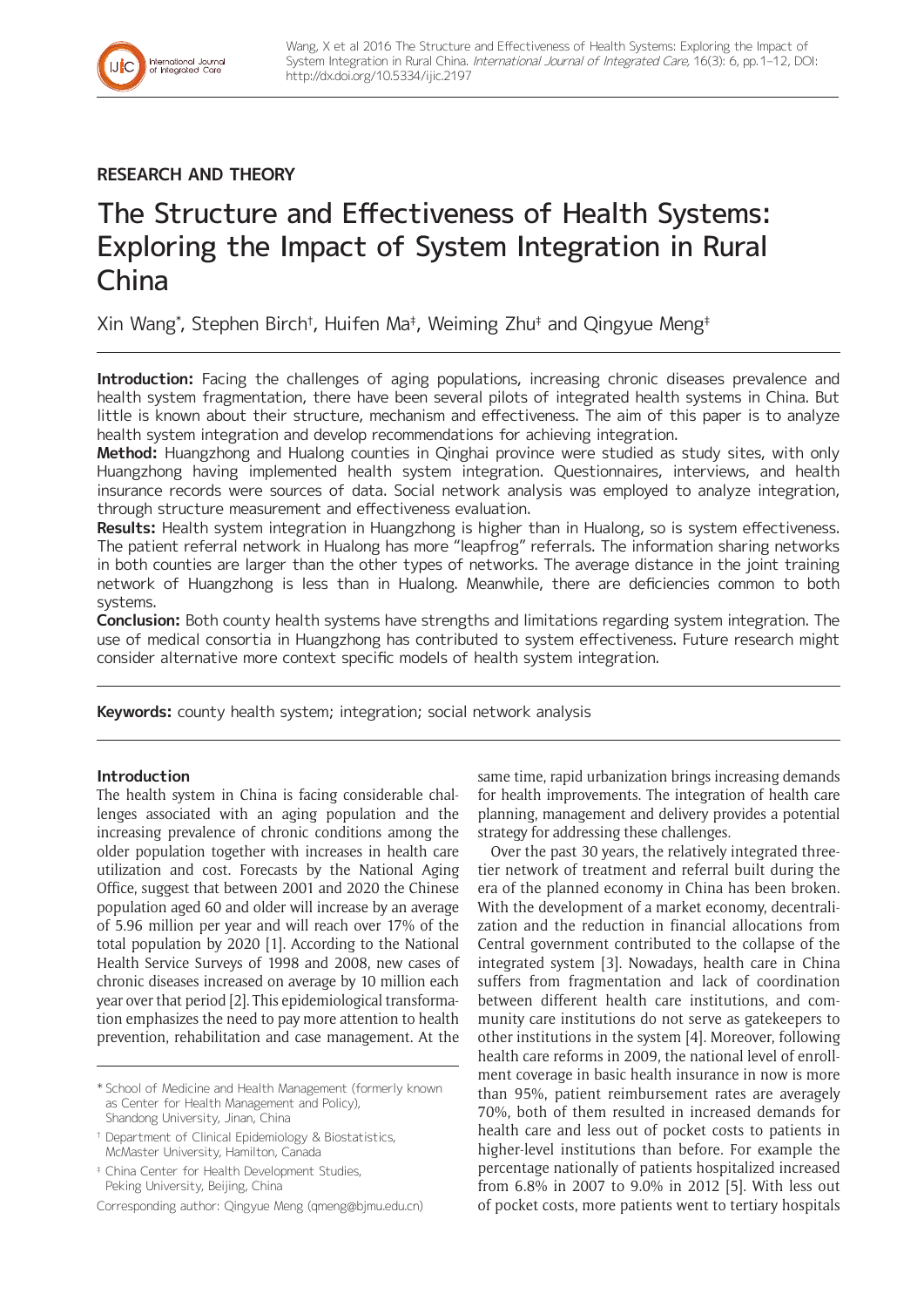directly, which led to cost escalation of the whole health care system [2]. In the absence of cooperation both vertical and horizontal, among health care institutions, the fragmented health system struggles to deliver comprehensive and high-quality health care interventions for patients. A more integrated system offers the potential to meet the needs of communities in ways that are more effective and efficient.

There have been several pilot projects of integrated health systems in China in the last decade [6–9], aimed at providing integrated and high-quality care at low cost. In practice, most of the projects focused on vertical integration among hospitals [10]. Existing research in China has been focused on theoretical explorations and the experiences of other countries. A few evaluation researches were reported. Most of them were qualitative or were limited to a few quantitative indicators, such as bed occupancy rates, revenues, number of joint training programs [8–9, 11–12]. Hence, little is known about integration of the existing health systems, how the systems function and whether they are effective.

In general, health care systems worldwide have been designed primarily to deal with single, acute, and shortterm illnesses [13–15], however emerging from the epidemiological transition, health systems in developed countries also suffered fragmentation [16–17]. Over the last decade, integration has been suggested as one possible strategy to promote coordinated health care delivery and improve quality of care at lower cost [18–20] in developed countries. Many have launched integration pilots [21–27] and researchers have found that integrating local health services can achieve target outcomes more easily with less investment.

For studies of integrated care, social network analysis has been seen by many as a valuable method [28–33]. Different from traditional analytic methods, which pay attention to the characteristics of individual actors, network analysis focuses on the relationships among actors [29]. Therefore, it is helpful to shed light on the interrelationships among institutions in a health system, to identify the integrated structures of the systems, and to assess their effectiveness. For instance, whole network analysis has been used to understand the structure of a health promotion network in Canada, and to identify the types of connections shared by network members [33].

The aim of this paper is to analyze the integration of the health care system in rural China using two contrasting cases from the Qinghai province in western China. The hypothesis is that the health system in the county, which builds medical consortia, is more integrated and effective than in another county. A methodology for describing and evaluating health systems will be presented, and policy recommendations developed for health care system integration in China. To the best of our knowledge, this is the first paper to show the structure, operation and effectiveness of a county health system using social network analysis in China.

# **Study Setting**

# **Context of Qinghai province and two counties**

Qinghai province is in western China with a population of 5.78 million in 2013. Per capita GDP in 2014 was \$6,252, ranking 21st among 31 provinces and municipalities in China. In addition to limited economic resources, there is a severe shortage of other health resources, especially the qualified workforce. The development of the health delivery system in Qinghai is less advanced than most other provinces with the need to improve the efficiency of resource utilization and service delivery. As the first province working on integration at provincial level, Qinghai Province implemented two policies in 2013: the village or township doctor as the first point of contact and gatekeeper to other institutions (referrals to higher level institutions for treatment and lower level institutions for rehabilitation). In addition, considerable resources were provided for developing information technology to promote the policy implementation. As a typical western province with low GDP, the practice of health system reform in Qinghai province might provide evidence for policy developments in other provinces.

As the only county with reform of health system structure, Huangzhong provided the focus for this study. In order to show the effect on integration and effectiveness of the health system by comparison, Hualong was adopted as the second county, because of two reasons: (1) they had similar health resources and implemented four important health reforms (see the bottom four lines in **Table 1**); (2) Hualong had no adjustments to the health system structure, and the two provincial policies were not implemented comprehensively.

#### **Health system reform practice in two counties**

Huangzhong implemented health system reform in September 2013, aimed at promoting cooperation among institutions at different levels and controlling the rate of increase in medical costs. The health care institutions of the county were grouped into three consortia based on the levels of institutions and their location. Each consortium consists of one county hospital, a few township health centers and many village health stations. The county hospital, as a leader, is responsible for the management of general affairs in the consortia, including organizing routine meetings, sharing health resources, conducting joint training, collecting information, receiving patients referred from other institutions, and so on. In contrast, township health centers comply with the management of the county hospital and are expected to refer patients to the county hospitals.

Governance of medical consortia in Huangzhong is at two levels. At the county level, a leadership group is responsible for construction planning, operating instructions, quality control and assessments, and dealing with problems and challenges common to all consortia in the county. Members of the lead group are leaders of different government departments, including the health, finance, human resources and social security departments, together with the development and reform commission.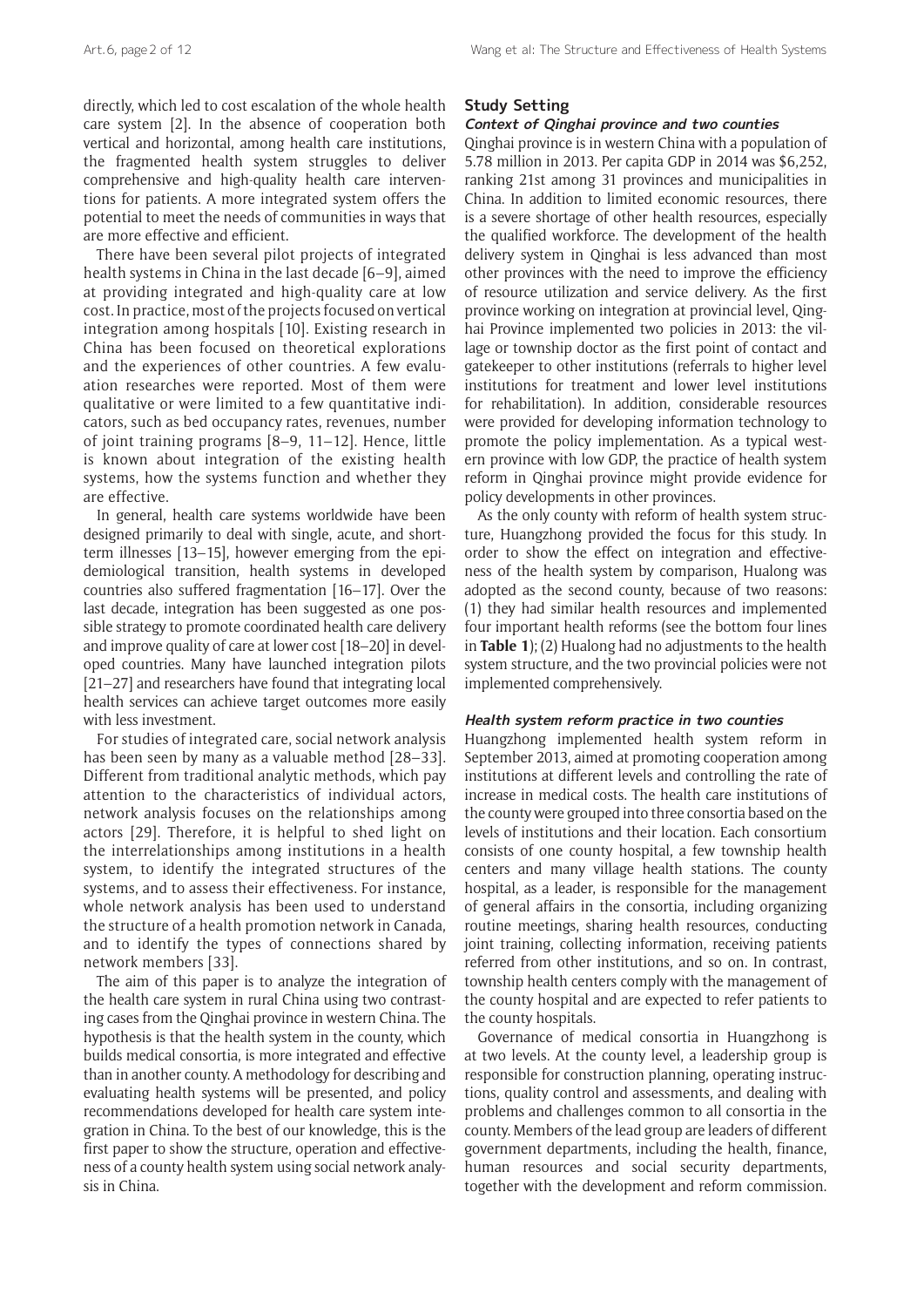| <b>Indicators</b>                                                                 | <b>Huangzhong County</b> | <b>Hualong County</b> |
|-----------------------------------------------------------------------------------|--------------------------|-----------------------|
| Population (thousands)                                                            | 480.6                    | 276.6                 |
| GDP per capita (RMB)                                                              | 31484                    | 16537.7               |
| Income per capita (RMB)                                                           | 8064                     | 5854                  |
| Average life expectancy at birth (years)                                          | 71.3                     | 70                    |
| No. of hospital beds (per thousand population)                                    | 2.34                     | 2.40                  |
| No. of practitioners/assistant practitioners (per thousand population)            | 0.96                     | 0.96                  |
| No. of staff in professional public health institutions (per thousand population) | 0.21                     | 0.21                  |
| No. of outpatient admission (thousand)                                            | 270.0                    | 266.1                 |
| No. of inpatient admission (thousand)                                             | 29.0                     | 24.9                  |
| % population enrolled in NCMS*                                                    | 99.68                    | 99.87                 |
| "Equalization of basic public health services" Project**                          | From 2009                | From 2009             |
| Reform of compensation mechanism in county hospital                               | Form June, 2012          | From April, 2014      |
| Zero-markup of drug                                                               | From September, 2010     | From January, 2011    |

**Table 1:** Basic information of Huangzhong and Hualong (2013).

\* NCMS is short for New Cooperative Medical Insurance System, the insurance for residence in rural China.

\*\* "Equalization of basic public health services" is a project, which delivers 13 preventive health services for all people in order to reduce health disparities.

A small number of professional officers of the county health department are responsible for the daily work of the lead group. There is a council in each consortium, which is responsible for negotiating internal cooperation, such as development planning and resource sharing.

No reforms involving reorganization and integration of the health delivery system has taken place in Hualong, but other provincial health reforms (**Table 1**) are similar to Huangzhong. It remains a traditional rural threelevel health system, with no specific requirement of cooperation in the system. The health department and family planning commission are jointly responsible for all work, including development planning, cooperation agreements, monitoring implementation and evaluating effectiveness. Only one professional officer of the county health department deals with daily work related to cooperation among institutions within the county.

# **Method**

Network analysis is employed to illustrate the structure of existing relationships among institutions [29] in each health system and to measure and compare integration among systems.

#### **Data sources, collection and analysis**

The network boundary of this research is county jurisdictions. Each county is described by its context, participation and level of health system reform, governance and integration effectiveness.

The survey was conducted in August and September, 2014. To ensure a greater response rate we received support from the local health departments and went to each study institution with departmental staff. All institutions at county level are included in the analysis along with

3 township health centers and 6 village health stations in each county. Distance among institutions is an important factor of their connections. Township health centers within the similar distance to county hospitals are supposed to show similar relationship with them. Therefore, not all township health centers were included in the study. Stratified sampling was used based on their distances to county hospitals. The distances of three township health centers to Huangzhong county hospital are about 5km, 10km and 15km. While in Hualong, the distances are about 20km, 30km and 40km, since Hualong is larger than Huangzhong. 6 village health stations were adopted in each county by stratified sampling, according to their distances to the township health centers included in the study.

Data on relationships within the network were collected using a modified version of Provan's instrument [35] (see Appendix 1). This institutional questionnaire was completed through face to face interviews (30 minutes on average) with the key informant in each institution. The key informant was identified by the head of institution as most knowledgeable about interrelationships with other institutions. The interview asked about services provided, growth of the institution (staff, facilities, etc), positive impacts and barriers of collaboration with other institutions in the network.

Effectiveness data were collected by questionnaires completed by doctors and patients, and inpatient data from the counties' health insurance reimbursement systems. The most authoritative doctors from each clinical department in each institution, as identified by the heads of institutions, completed questionnaires about their behaviors related to four types of relationships (referral, population health information sharing, patient medical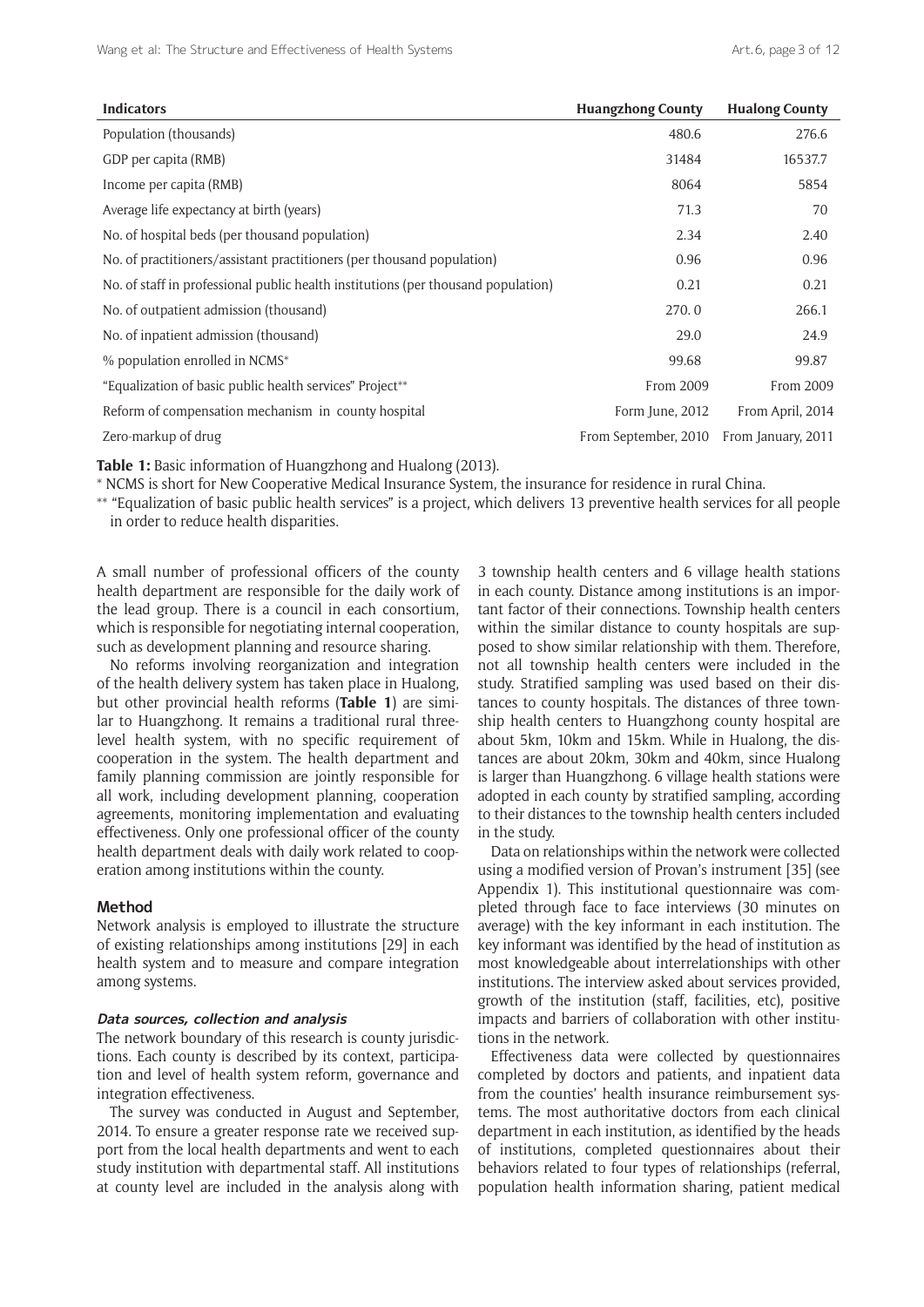|                     | Huangzhong Hualong |    |
|---------------------|--------------------|----|
| Institution leaders | 15                 | 14 |
| <b>Doctors</b>      | 39                 | 27 |
| Patients            | 28                 | 16 |

**Table 2:** Number of interviewees in each county.

information sharing, and joint training). As the numbers of departments vary across institutions, the numbers of doctors interviewed are different in the two counties. Randomly selected outpatients and inpatients completed questionnaires, which asked about satisfaction with services involving institutions at different levels.

In addition, all questionnaires were completed under the guidance of trained investigators and all interviews were conducted by researchers. The number of interviewees is shown in **Table 2**, and the response rate is 100%.

Information on between institution relationships was analyzed using UCINET 6, software for social network analysis. Unconfirmed connections were included in the analysis, which meant that it wasn't necessary for both partners indicating connections with each other. Other research has focused on the more reliable "confirmed connections", as indicated by a mutual recognition of the connection [34]. More recently it has been suggested that only using confirmed connections may underestimate the collaboration in networks [35]. Therefore, unconfirmed connections may not be discounted, especially in exploratory studies [33]. Interviews were transcribed word by word, and thematic analysis was conducted by MAXQDA 11.

# **Indicators and measurements**

The network effectiveness evaluation model, an adaptation of Provan's preliminary model [36] is presented in **Fig. 1**.

The system structure was measured by five indicators from three dimensions. Density and degree of centralization are two of the most commonly used network indicators [29]. Density reflects the number of connections in a network, and is expressed as a percentage of total possible number of connections [37]. Degree of centralization of a network quantifies the range or variability of the individual degree centrality, which refers to the structure of power and control in a network [38]. Average distance is important because the health system network in this study is inherently hierarchical. The average distance is measured by the average geodesic distance from a village health station to institutions out of county in the referral network and to county-level institutions in other networks. Core/periphery class memberships and brokerage roles reflect the roles institutions serve in the network. A network has a core/periphery structure if it can be partitioned into two sets: a core and a periphery. Core members are densely tied to each other and also have connections with periphery members. Brokerage roles [39] examine ego's acting as an agent in relations among its neighborhood, where the actor lies on the direct path between two other actors. In this study, institutions within the county



**Figure 1:** Measurement and indicators of network effectiveness evaluation [36].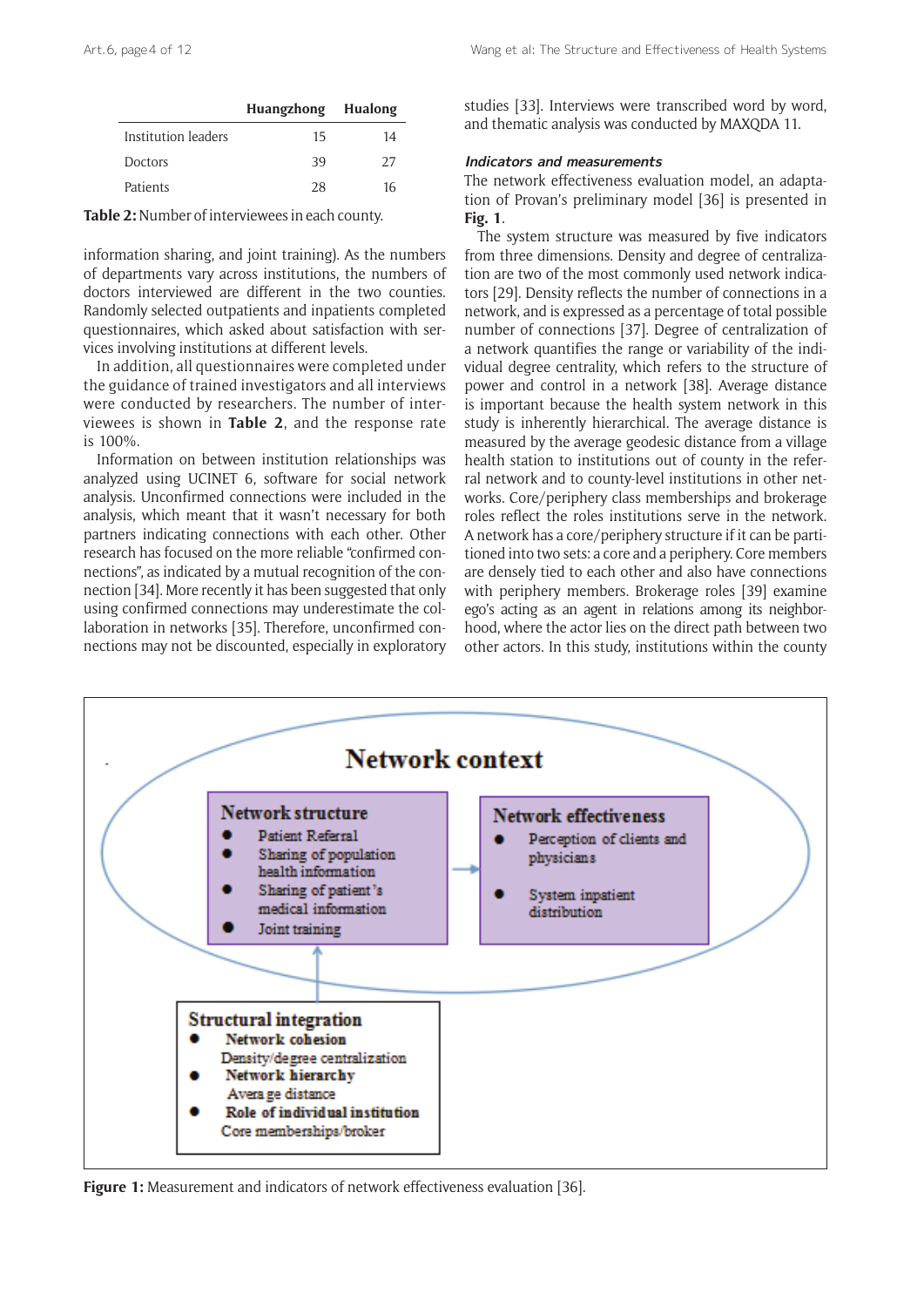jurisdiction are classified as one group and the other institutions as another group. We focus on two of the five broker roles [40], coordinator within the county group and representative for the county group for their relationship with another group.

Provan proposed three levels for Network evaluation: community [36], network [41], and organization/participant [33, 42]. In this paper, we focus on participant level and network level, from the perspective of staff and patients. Six indicators (see **Table 4** below), related to four types of integration (see **Fig. 1**), were measured by doctors' behaviors and patients' satisfaction. Effectiveness at network level was evaluated by change of inpatients distribution. Patient satisfaction was measured using a 5-point Likert scale from 1 (strongly satisfied) to 5 (strongly dissatisfied). Patient's distribution was measured by the percentage of inpatients hospitalized in town-level institutions, county-level institutions and institutions out of county. We collected the number of inpatient admissions for which the hospital was reimbursed for an 18-month period (January, 2014 to June, 2015), nine months before and nine months after health system reform. The change was compared before and after the health system reform in each county and then it was compared between two counties.

## **Results**

Relationships are plotted using NETDRAW, which is an embedded function of UCINET. Nodes indicate institutions, lines show connections and arrows illustrate the direction of relationships. The institutions, which were nominated by surveyed institutions and located outside the two counties, were adopted in the figures. The figures are organized by levels of institutions, and the shape of a node indicates the type of institution. Nodes colored black indicate core members in a network.

# **Referral network**

**Figure 2** and **Table 3** indicate that, compared to Huangzhong, there are more out-of-county institutions involved in the referral network of Hualong. As more referrals flow to County Hospital 1, the general cohesion of the Hualong network is higher. Shorter average distance from a village health station to institutions out of county implies more 'leapfrog' referrals in Hualong, as shown by **Fig. 2**. Similarly, township health centers in both countries are core members and serve as coordinators inside the county. Two county hospitals have core roles and receive most referrals in Huangzhong, while Provincial Hospital 1 gets referrals from more institutions than County Hospital 2 in Hualong. In summary, based on the referral refinement criteria of Qinghai province [43], the referral network structure in Huangzhong is more normalized and balanced than in Hualong.

#### **Information sharing network**

Information is an important resource and sharing information is a necessary step for other types of integration [41, 44]. In this paper, population health information includes e-health records and disease prevalence reporting. Meanwhile, patient's medical information consists of laboratory results, medical images and reports.



**Figure 2:** Referral Networks.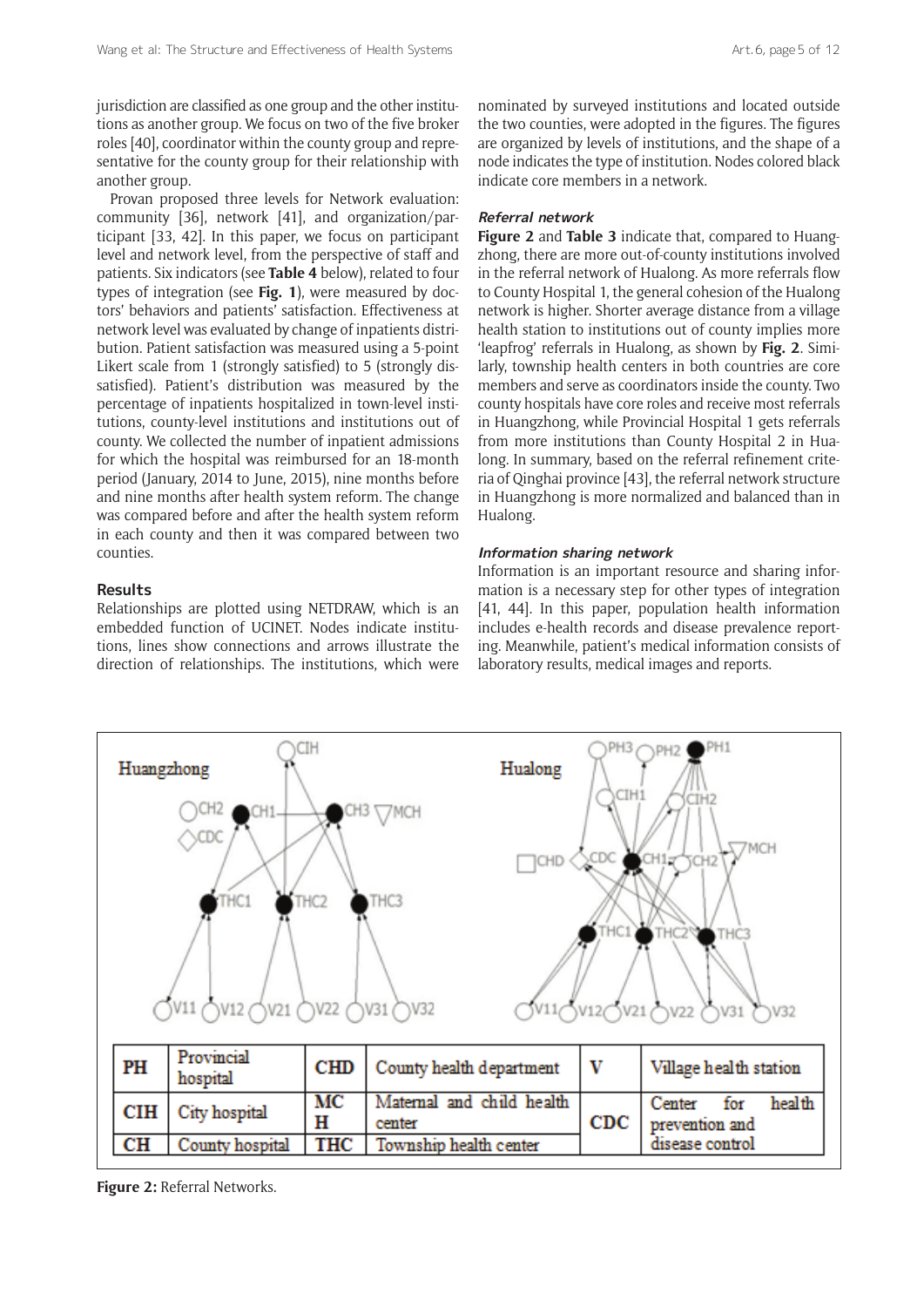| <b>Indicator</b>         | Referral network                                                       |                                                                                                | <b>Population health</b><br>information sharing<br>network |                                                                 | Patient's health<br>information sharing<br>network     |                                                                         | Joint training network                                                           |                                                                                               |
|--------------------------|------------------------------------------------------------------------|------------------------------------------------------------------------------------------------|------------------------------------------------------------|-----------------------------------------------------------------|--------------------------------------------------------|-------------------------------------------------------------------------|----------------------------------------------------------------------------------|-----------------------------------------------------------------------------------------------|
|                          | Huangzhong                                                             | Hualong                                                                                        | Huangzhong                                                 | Hualong                                                         | Huangzhong                                             | Hualong                                                                 | Huangzhong                                                                       | Hualong                                                                                       |
| Density                  | 0.095                                                                  | 0.117                                                                                          | 0.110                                                      | 0.093                                                           | 0.423                                                  | 0.424                                                                   | 0.123                                                                            | 0.102                                                                                         |
| Degree<br>centralization | 0.220                                                                  | 0.428                                                                                          | 0.203                                                      | 0.160                                                           | 0.189                                                  | 0.145                                                                   | 0.546                                                                            | 0.693                                                                                         |
| Avg Distance             | 2.667                                                                  | 1.750                                                                                          | 2.50                                                       | 2.00                                                            |                                                        |                                                                         | 1.75                                                                             | 3.0                                                                                           |
| Core<br>memberships      | CH1/CH3/<br>THC1/THC2/<br>THC <sub>3</sub>                             | PH1/CH1/<br>THC1/THC2/<br>THC <sub>3</sub>                                                     | CDC/MCH/<br>THC1/THC2/<br>THC3                             | CHD/<br>MCH/<br>THC1/<br>THC <sub>2</sub> /<br>THC <sub>3</sub> | CH1/CH2/<br>CH3/MCH/<br>THC1/THC2/<br>THC <sub>3</sub> | CH1/<br>CH2/<br>MCH/<br>THC1/<br>THC <sub>2</sub> /<br>THC <sub>3</sub> | CH <sub>1</sub> /MCH/<br>THC1/THC2/<br>V22                                       | CH1/MCH/<br>THC1/THC2/<br>THC <sub>3</sub>                                                    |
| Brokerage roles          | Coordinator:<br>CH1/THC1/<br>THC2/THC3<br>Representative:<br>THC2/THC3 | Coordinator:<br>CH1/THC1/<br>THC2/THC3<br>Representative:<br>CH <sub>1</sub> /THC <sub>2</sub> |                                                            |                                                                 |                                                        |                                                                         | Coordinator:<br>CH1/CH3/<br>MCH/THC1/<br>THC2/THC3<br>Representative:<br>CH1/MCH | Coordinator:<br>CH1/MCH/CDC/<br>THC1/THC2/<br>THC <sub>3</sub><br>Representative:<br>MCH/THC2 |

**Table 3:** Network integration measurement.

#### Sharing of population health information

As illustrated by **Fig. 3** and **Table 3**, both networks are vertically unidirectional (from lower levels institutions to upper levels). Two county hospitals in Hualong do not share e-health records with the other institutions. Average distance from a village health station to accessible county-level institutions of Hualong is shorter than in Huangzhong, which means basic health information of the population transfers faster across hierarchies in Hualong. The county health department of Hualong collects and stores information from all information in the county, but in Huangzhong county, the county health department does not collect information from the maternal and children's hospital.

#### Sharing of patient medical information

As shown in **Fig. 4** and **Table 3**, the networks for sharing patient's medical information in each county are "perfect", with large size, high density and high cohesion. All institutions recognize patients' medical information from upper-level institutions and institutions at the county level recognize each others' information. However, there is zero-connection among township health centers in both counties. The difference between the two networks is that county hospitals in Hualong recognize information from township health centers. This is not the case in Huangzhong.

#### **Joint training network**

The joint training networks (see **Figure 5**) in both counties are the same size and cover a wide range of institutions, which provides the foundation for comprehensive development of doctors' skills and multiple-institution cooperation. The higher degree of centralization of the Hualong network reveals considerable service delivery pressure of the maternal and children's health center and county hospital 1. The average distance from a village health

station to accessible county-level institutions in Huangzhong County is shorter than in Hualong County, which means it is easier for the lowest level institutions to get direct training from county hospitals. Centers for disease control and prevention in both networks deliver less training than the maternal and children's health centers or county health departments. Regarding broker analysis, the key institution in Hualong is county hospital 1, but maternal and child health center and center for disease control and prevention are the key institutions in Huangzhong.

#### **Network effectiveness**

**Table 4** compares participants' experiences of network effectiveness in the two counties. Patient satisfaction is defined as strongly satisfied and satisfied, namely 1 and 2 in the 5-point Likert scale. This table illustrates that almost all indicator scores are higher in Huangzhong than in Hualong, especially the percentage of doctors who referred patients and the percentage of doctors who went to upper institutions for training. Meanwhile, the higher percentage of doctors who shared patient medical information with same-level institutions found in Hualong is in accordance with mapping (**Fig. 4**) and measurement (**Table 3**) above.

Regarding effectiveness at the network level, the percentage of inpatients going to upper county-level institutions in Huangzhong decreased by 3.53% between January, 2014 and June, 2015.(see **Table 5**). This shift in inpatient activity towards the other levels (town and county) over this period shows that more inpatients received appropriate treatment within the county at lower per patient cost [45]. However, the 1.5% increase in inpatients at the upper county level and the 11.0% decrease in inpatients at the town level in Hualong imply a reduction of township health centers' service delivery and a reduction of county health system effectiveness.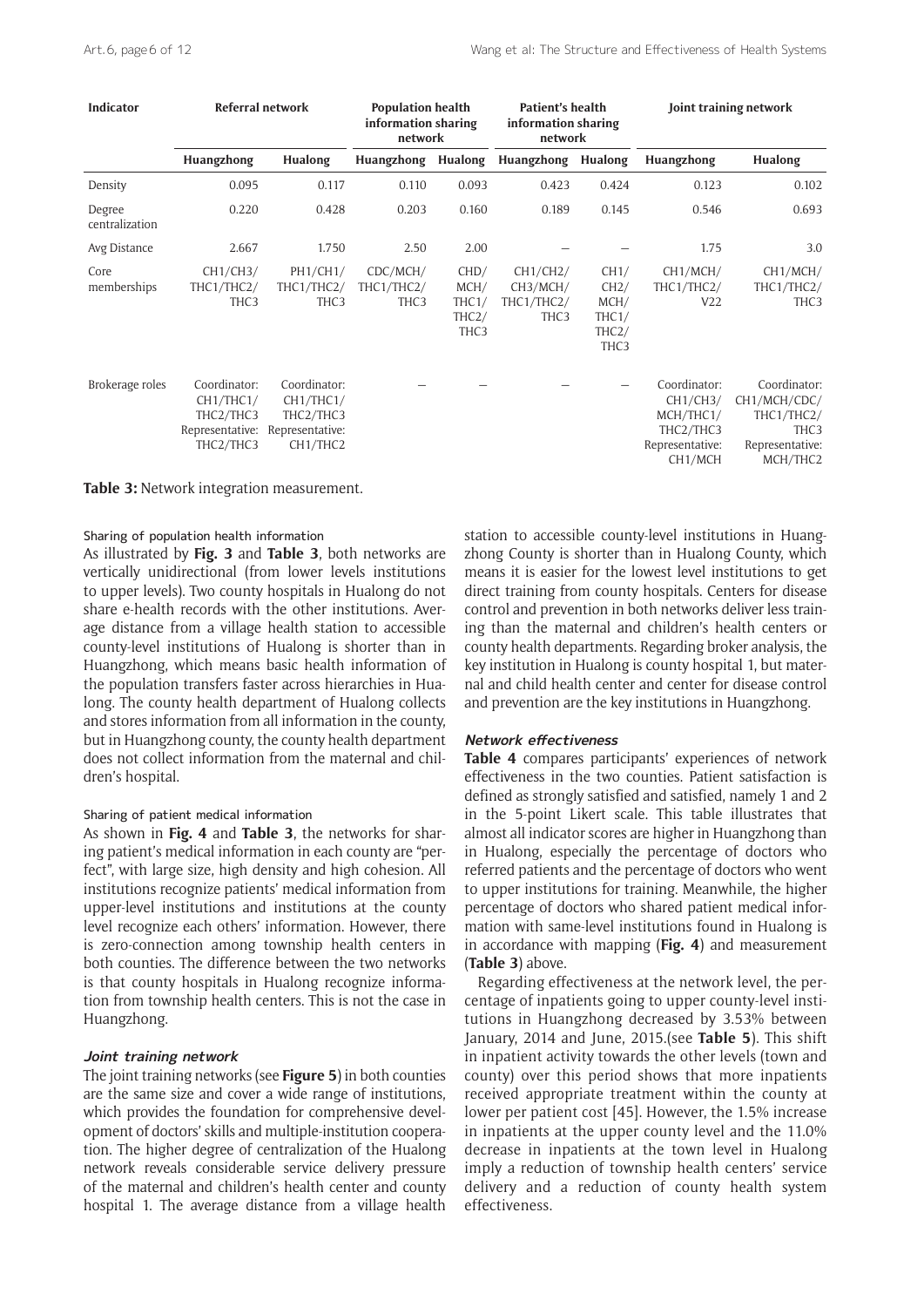

**Figure 3:** Population health information sharing networks.





#### **Discussions**

The study has demonstrated how two county health systems in rural China are structured, and how effective the two systems perform under these structures. Specially, it identifies four types of relationships among institutions, which presents opportunities and constraints for health system integration. The impact of those relationships on service-delivery effectiveness at the participant level is evaluated from the perspective of care provider and care recipient.

Network analysis, the method used to describe and assess county health systems, is not without problems or shortcomings. The primary benefit is that it allows network members to get a clear picture of connected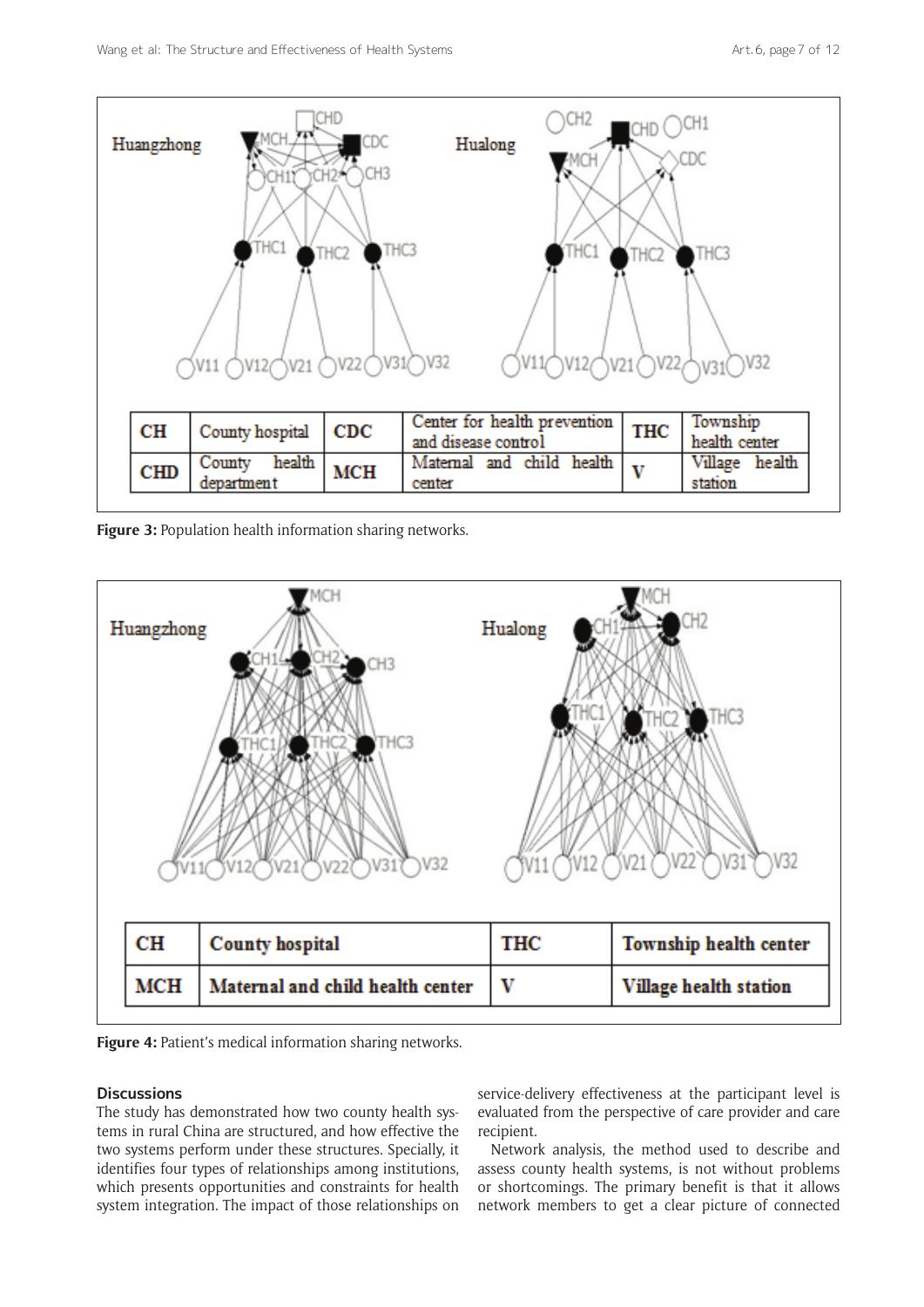

**Figure 5:** Joint Training Networks.

| <b>Dimension</b>                                      | <b>Indicator</b>                                                                                  | <b>Results</b> |         |
|-------------------------------------------------------|---------------------------------------------------------------------------------------------------|----------------|---------|
|                                                       |                                                                                                   | Huangzhong     | Hualong |
| Referral network                                      | Percentage of doctors who referred patients                                                       | 97.44          | 77.78   |
|                                                       | Patient satisfaction with referral                                                                | 71.43          | 63.75%  |
| Sharing of basic health information for<br>population | Percentage of doctors who used e-health record                                                    | 64.10          | 40.74   |
| Sharing of medical information for<br>patients        | Percentage of doctors who recognize patients' medical<br>information from same-level institutions | 39.40          | 47.62   |
| Joint training network                                | Percentage of doctors who went to upper institutions<br>for training (in 2013)                    | 84.62          | 59.26   |
|                                                       | Patient satisfaction with doctors' ability                                                        | 89.29          | 87.5    |

**Table 4:** Participants' experience of network effectiveness.

| Level of institution | Huangzhong |                              |         | Hualong |                              |         |  |
|----------------------|------------|------------------------------|---------|---------|------------------------------|---------|--|
|                      |            | 2014.1-2014.9 2014.10-2014.6 | change  |         | 2014.1-2014.9 2014.10-2014.6 | change  |  |
| Town-level           | 23.86      | 24.19                        | 0.33    | 62.18   | 51.18                        | $-11.0$ |  |
| County-level         | 30.05      | 33.25                        | 3.20    | 14.63   | 24.13                        | 9.50    |  |
| Upper county-level   | 46.09      | 42.56                        | $-3.53$ | 23.19   | 24.69                        | 1.50    |  |

**Table 5:** Percentages of inpatients in different level institutions (%).

institutions and the roles of individual institutions. However, it provides a snapshot at one point in time. Only when conducted regularly, can network analysis assess

the evolution of contextualization, structure, and effectiveness of health system.

the dynamic nature of system development, including tem structure, it is shown that the health system in Through mapping and measurement of the sys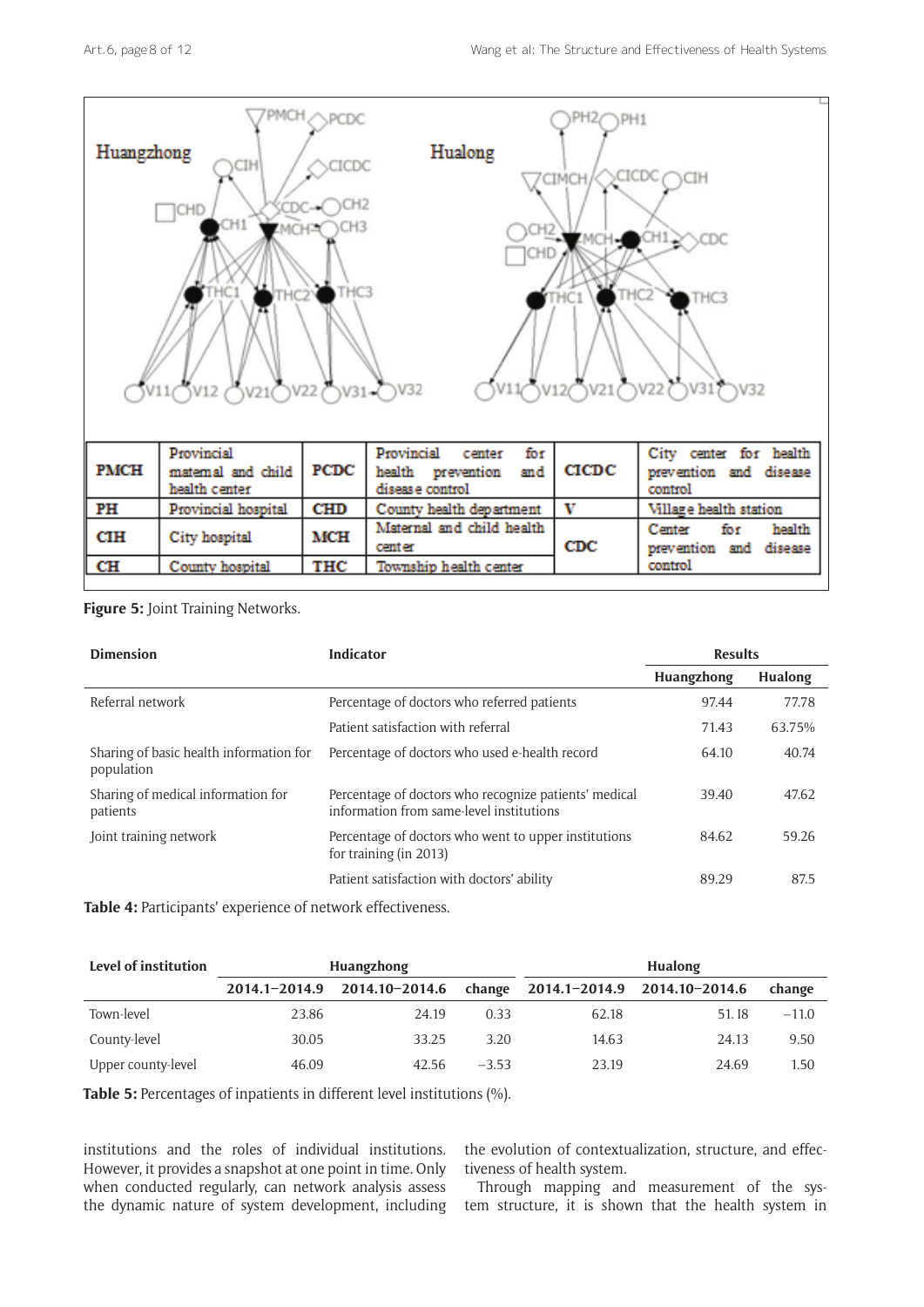Huangzhong is more integrated than that in Hualong. The notable similarity in both counties is in the area of information-sharing. The sharing networks for patient medical information are the most dense and most cohesive among the four types of networks. In 2008, Qinghai provincial health department issued a policy [46], which required all health institutions to recognize patient medical information from upper-level and same level institutions. Therefore, policies on integrated care matter, as has been supported by findings in six European countries [47]. The sharing network of population health information in neither county has the greatest number of ties in four types of networks, which is not in accordance with previous research in developed countries [48–49]. According to interviews with the heads of institutions and doctors, there are two reasons for the difference. First, health information systems are less developed in China than in many high-income counties. Second, many staff in the surveyed institutions aren't familiar with information systems, with contacts with other institutions being by telephone or paper-documents. A high level of shared information is a good indicator of network potential because community capacity generally begins with it. [49–50]. Therefore, further development of information sharing networks may bring more collaboration in health systems [51] by solidifying other types of integration. For example, bidirectional sharing of patient medical records is the basis for improved patient referral among different institutions.

Considerable structural differences were found between the two counties' systems. System structures of Huangzhong, both referral and joint training, have clearer divisions of responsibilities and more cooperation than in Hualong. The composition of small groups is in accordance to the boundaries of the three consortia, which implies that the development of consortia had the effect of promoting cooperation and integration among institutions in the same consortia. However, there is an obvious deficiency in Huangzhong: the absence of the maternal and children's health centers in the three consortia results in no connections in the referral network and less connection than Hualong in the joint training network. More importantly, this implies fragmentation of preventive care and maternal and child care, which runs in the opposite direction with integrated care. In parallel, the health system of Hualong also presents limitations. The township health centers and village health stations do not serve as gatekeepers in the referral network of Hualong, which may result in outflows of patients to higher level institutions and increases of health care costs.

In role analysis from the perspective of ego, township health centers in both networks perform as coordinators between village health station and institutions at the county level, in both referral and joint training networks. However, recent research found less treatment services delivered and low quality of preventive services in township health centers after the implementation of the "Equalization of Basic Public Health Service Project", in which 13 preventive health services were delivered for the whole population in order to reduce health disparities [52–53].

The project resulted in doctors in the village health stations and township health centers spending more time on preventive care than before, so it resulted in fewer time on treatment service and lower quality care. In order to promote the coordination role of the township health centers, measures are required to improve the capacity of these health centers. A significant finding in the analysis of core/periphery class memberships is that there are fewer county-level institutions in Hualong serving as core members, which means a relatively strong dependence on institutions located outside the county and the development of a monopoly position by county hospital 1. Following West. (1999), compared to cohesive groups or cliques, the central actor in a highly centralized network has a disadvantage in ensuring that all members follow suit and that members maintain their identity and sense of belonging [51]. Hence, it is necessary to promote the development of other county-level institutions in Hualong for sustainable and coordinated health care system development.

With almost all indicators of effectiveness being higher in Huangzhong than in Hualong, the effectiveness results are consistent with integration measurement by social network analysis. Since Huangzhong implemented two provincial policies well along with consortia building, we could not tell the influencing facator of higher effectiveness is gatekeeping program or the establishment of consortia. But some key informants implied in the interviews that consortia provided organizational basis for gatekeeping program and patient referral. Therefore, the establishment of consortia in Huangzhong was instrumental in higher effectiveness than Hualong directly or indirectly. Among institutions in the same consortia, relationships are strengthened by collaboration in multiple ways (which is called network multiplex in network analysis [50]), especially referral and joint training. The strengthened relationships among institutions lead to other types of collaboration and synergistic member growth. Finally, contextual factors have accounted for the differences between the two systems [54–55]. Leichsenring [56] and Mur-Veeman [47] proposed that poorly developed integrated care likely goes hand in hand with weak primary care and community service. If the acute care sector dominates or primary care hasn't met the basic demands of people, integration is suppressed. Therefore, the different pace towards integrated health systems in the two counties is a result of system-wide contextualization. Moreover, integrated care is the ultimate aim of integration, with seamless care from diagnosis, through treatment, rehabilitation and health promotion [57]. An integrated health system is a prerequisite for integrated care. The different paces of adoption of integrated care among different countries result in part from different national health system contexts.

#### **Limitation**

The structures analyzed in this paper are mainly focused on health service delivery, including three of the six blocks of health systems [58], namely health service delivery, workforce and information. System structures of financing,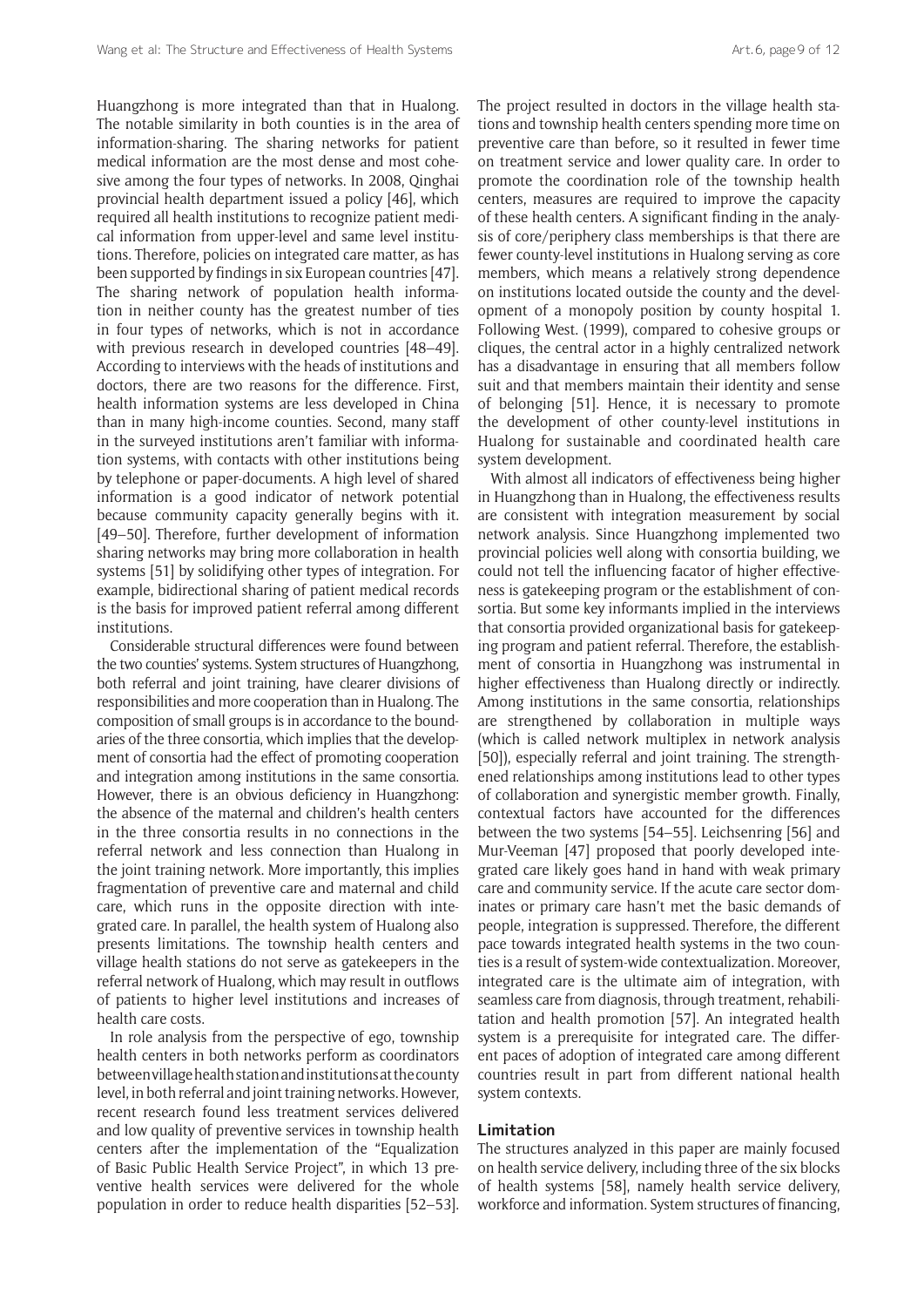governance, medical products and technology provision also have influence on whole system effectiveness. Future investigation could study the interaction of different structures and their joint impacts on network effectiveness. Network effectiveness in this paper is assessed from the perspective of the whole network. However, further research could use ego analysis to evaluate roles and positions of key individual institution (especially county-level institutions).

As mentioned above, social network analysis provides a snapshot at one point in time. And the survey was conducted after nine months of health system reform in Huangzhong, the structure and operation of the system may not be stable. With the evolution of contextualization, structure, and effectiveness of health care systems, network analysis would be conducted regularly to assess the dynamic nature of system development.

There are two possible biases of the study: (1) Because of the natural conditions in Qinghai province, distribution of population and economy are very uneven. We could not find a county more matching with Huangzhong from every aspect than Hualong. There may be a sampling bias, which has influence on network information. (2) The small number of patients surveyed may affect the representativeness of the sample.

# **Conclusions**

This article has demonstrated how network analysis can be conducted in county health systems, what the structures of two systems look like and how network effectiveness is influenced by structure and contexts. It has contributed to both theory and practice. In theory, it is the first study of county health systems using social network analysis in China, which introduces viable and valuable inter-organizational network analysis into health system research. In practice, although the study was conducted in two counties, it seems reasonable to embed it into routine operations to help policy makers promote, monitor and assess health system development towards integration. The use of medical consortia in Huangzhong is only one type of integration. Future network analysis may consider alternative forms of health system contextualization and integration models. With the development of integrated health care systems, it is possible to achieve higher efficiency at lower cost at the system-level, so supporting universal health coverage at the country-level.

As suggested by Provan [50], it is easy to agree on the principle of collaboration, but it is less easy to build an integrated network of many institutions each with a stake in practice.

# **Reviewers**

**Cheng-Kai Kao**, M.D., Assistant professor of medicine, The University of Chicago, USA.

**Kuang Li**, MD, MPH, Associate Professor, Dep. of Health Administration, School of Public Health, Sun Yat-sen University, Guangdong, China.

# **Competing Interests**

The authors declare that they have no competing interests.

#### **References**

- 1. **National committee on aging.** Forecasting report of aging tendency in China (webpage on the internet). Available from: [http://www.china.com.cn/chinese/](http://www.china.com.cn/chinese/news/1134589.htm) [news/1134589.htm](http://www.china.com.cn/chinese/news/1134589.htm) (cited 2015 22 Feb).
- 2. **Nation health and family planning commission.** An analysis report of national health services survey in China. Beijing: NHFPC; 2009 (Feb). Available from: <http://www.nhfpc.gov.cn> (cited 2015 22 Feb).
- 3. **Meng, Q, Yuan, J** and **Hou, Z.** Service and function ananlysis of grassroots health institutions in China. *Health Policy Aanlysis of China*. 2009; 2(11): 1–6 (in Chinese).
- 4. **Wei, Y** and **Fu, W.** Adjustment and reform of health service systems in China. *Health Economics of China*. 1988; 17(1): 12–14 (in Chinese).
- 5. **Xu, L** and **Meng, Q.** The Report of the fifth National Health Service Survey in China. *Chinese Journal of Health Informatics and Management*. 2014; 11(3): 193–194 (in Chinese).
- 6. **Yi, W, Zhao, L** and **Yuan, K.** The practice and thoughts about vertical integration of regional resources. *Hospitals in China*. 2008; 12(3): 73–74 (in Chinese).
- 7. **Wang, S.** Research and practice of integrated medical health systems. *Medicine and philosophy*. 2009; 12, 30(12): 3–5, 25 (in Chinese).
- 8. **RanRen, Xu, X, Liu, M, Wang, D, Tian, C** and **Ji, L.** Feature and effectiveness of vertical integration of median resources in Liaoning province. *Chinese hospital management*. 2012; 32(2): 1–3 (in Chinese).
- 9. **Wang, Y, Zuhu, Z** and **Jin, M.** Practice and effectiveness of medical consortium. *Research of health economic*. 2009; 256(1): 39–40 (in Chinese).
- 10. **Qian, D, Wang, Z, Lin, Z** and **Chen, J.** Study about health system integration in urban area. *Medicine and philosophy*. 2011; 32(2): 43–45 [in Chinese].
- 11. **Ling, L, Xu, Y** and **Chen, Q.** Integrated care: the strategy of health reform in China. *Health policy analysis in China*. 2012; 5(9): 10–16 (in Chinese).
- 12. **Wu, M** and **Li, S.** Study on integrated health care system. *Medicine and philosophy*. 2010; 31(4): 9–16 (in Chinese).
- 13. **Smith, M, Saunders, R, Stuckhardt, L** and **McGinnis, JM.** Best care at lower cost: the path to continuously learning health care in America. Washington DC: The National Academies Press; 2012.
- 14. **Committee on Quality of Health Care in America; Institute of Medicine.** Crossing the quality chasm: a new health system for the 21st century. Washington, DC: National Academy Press; 2011.
- 15. **Wagner, EH, Austin, BT, Davis, C, Hindmarsh, M, Schaefer, J** and **Bonomi, A.** Improving chronic illness care: translating evidence into action. Health Affairs 2001; 20(6): 64–78. DOI: [http://dx.doi.](http://dx.doi.org/10.1377/hlthaff.20.6.64) [org/10.1377/hlthaff.20.6.64](http://dx.doi.org/10.1377/hlthaff.20.6.64)
- 16. **Lopez, AD, Mathers, CD, Ezzati, M, Jamison, DT** and **Murray, CJL.** Global burden of disease and risk factors. New York: The World Bank and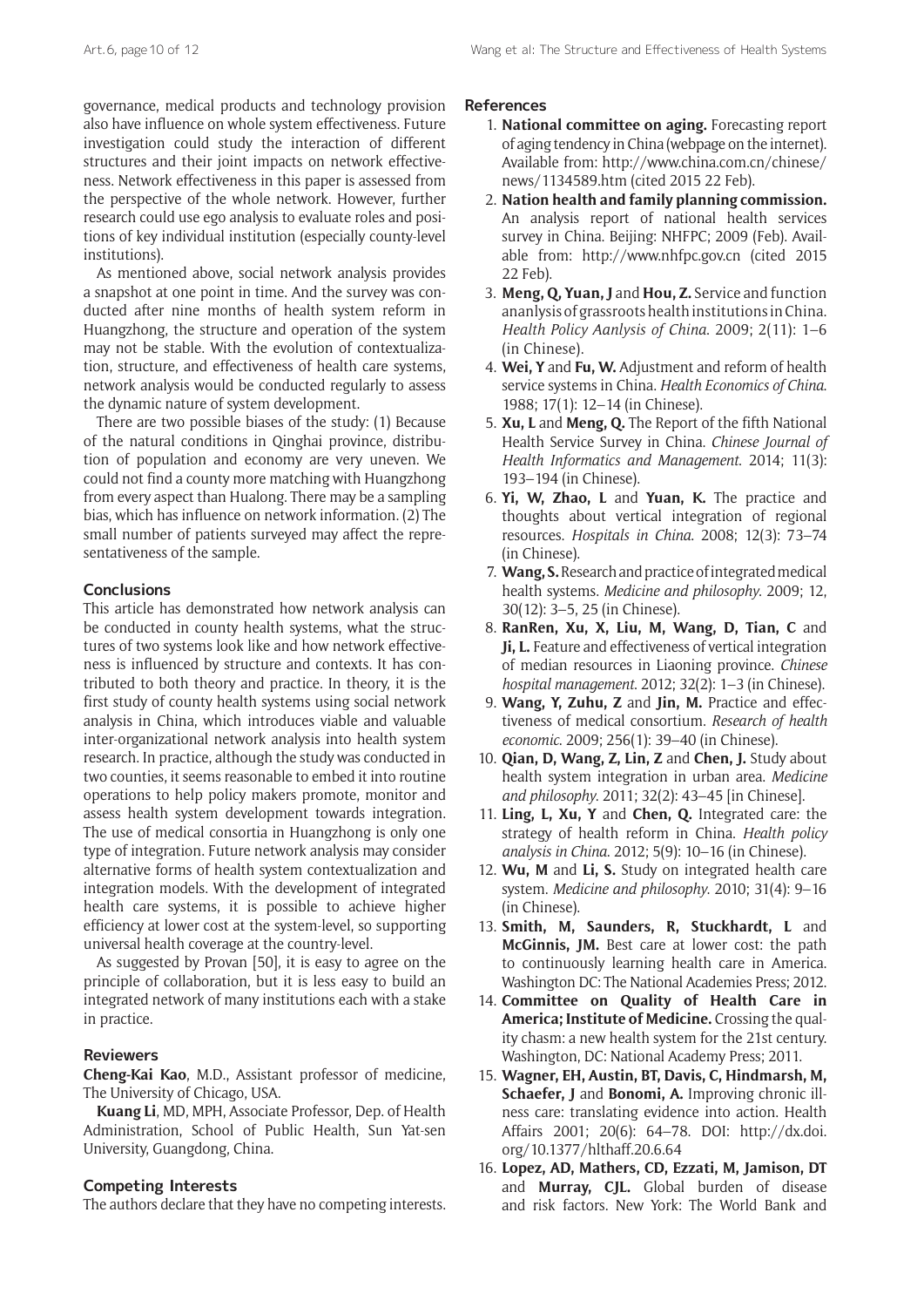Oxford University Press; 2006. DOI: [http://dx.doi.](http://dx.doi.org/10.1596/978-0-8213-6262-4) [org/10.1596/978-0-8213-6262-4](http://dx.doi.org/10.1596/978-0-8213-6262-4)

- 17. **Majeed, A**. Primary care in Europe: entering the age of austerity. *Journal of Ambulatory Care Management*. 2012; 35: 162–166. DOI: [http://dx.doi.](http://dx.doi.org/10.1097/JAC.0b013e31824b45f4) [org/10.1097/JAC.0b013e31824b45f4](http://dx.doi.org/10.1097/JAC.0b013e31824b45f4)
- 18. **Ye, C, Browne, G, Grdisa, VS, Beyene, J** and **Thabane, L.** Measuring the degree of integration for an integrated service network. *International journal of integrated care [serial online]*. 2012 (Sep 18); 12. Available from: <http://www.ijic.org> (cited 2015 Jan 10).
- 19. **European Observatory on Health Systems and Policies.** Health systems and the financial crisis, London: Eurohealth; 2012.
- 20. **Kodner, DL** and **Spreeuwenberg, C.** Integrated care: meaning, logic, applications, and implications-a discussion paper. *International Journal of Integrated Care [serial online]*. 2002 (Nov 14); 2. Available from: <http://www.ijic.org> (cited 2015 Feb 11).
- 21. **Reed, J, Cook, G, Childs, S** and **McCormack, B.** A literature review to explore integrated care for older people. *Internal Journal of Integrated Care [serial online]*. 2005 (Jan–Mar); 5. Available from: [http://](http://www.ijic.org) [www.ijic.org](http://www.ijic.org) (cited 2015 Feb 10).
- 22. **Davies, GP, Perkins, D, Mcdonald, J,** et al. Integrated primary health care in Australia. *Internal Journal of Integrated Care [serial online]*. 2009 (Oct–Dec); 9. Available from: <http://www.ijic.org> (cited 2015 Feb 10).
- 23. **Kokko, S.** Integrated primary health care: finish solutions and experiences. *Internal Journal of Integrated Care [serial online]*. 2009 (Jun 25); 2. Available from: <http://www.ijic.org> (cited 2015 Feb 10).
- 24. **Matsuda, S** and **Yamamoto, M.** Long-term care insurance and integrated care for the aged in Japan. *Internal Journal of Integrated Care [serial online]*. 2001 (Jul–Sep); 1. Available from:<http://www.ijic.org> (cited 2015 Feb 12).
- 25. **Singer, SJ, Burgers, J, Friedberg, M,** et al. Defining and measuring integrated patient care: promoting the next frontier in healthcare delivery. *Medical Care Research Review*. 2011; 68(1): 112–127. DOI: [http://](http://dx.doi.org/10.1177/1077558710371485) [dx.doi.org/10.1177/1077558710371485](http://dx.doi.org/10.1177/1077558710371485)
- 26. **Johnson, C.** Health care transitions: a review of integrated, integrative, and integration concepts. *Journal of Manipulative Physiological Theory*. 2009; 32(9): 703–713. DOI: [http://dx.doi.org/10.1016/j.](http://dx.doi.org/10.1016/j.jmpt.2009.11.001) [jmpt.2009.11.001](http://dx.doi.org/10.1016/j.jmpt.2009.11.001)
- 27. **Schlette, S, Lisac, M** and **Blum, K.** Integrated primary care in Germany: the road ahead. *International Journal of Integrated Care* [serial online]. 2009 (Apr–Jun); 9. Available from: <http://www.ijic.org> (cited 2015 Feb 12).
- 28. **Montenegro, H, Levcovitz, E, Holder, R, Ruales, J** and **Suarez, J.** Integrated health service delivery networks: concepts, policy options and road map for implementation in the Americas. *International journal of integrated care [serial online]*. 2013 (Jul–Sep); 13. Available from:<http://www.ijic.org>(cited 2015 Feb 12).
- 29. **Provan, KG, Veazie, MA, Teufel-Shone, NI** and **Huddleston, C.** Network analysis as a tool for assessing and building community capacity for provision of chronic disease services. *Health promotion practice*. 2004; 5(2): 174–181. DOI: <http://dx.doi.org/10.1177/1524839903259303>
- 30. **Goodwin, N.** It's good to talk: social network analysis as a method for judging the strength of integrated care. *International journal of integrated care [serial online]*. 2010 Oct–Dec; 10. Available from: [http://](http://www.ijic.org) [www.ijic.org](http://www.ijic.org) (cited 2015 Feb 12).
- 31. **Wiktorowicz, M, Fleury, M-J, Adair, C, Lesage, A, Goldner, E** and **Peters, S.** Mental health network governance: comparative analy-sis across Canadian regions. *International Journal of Integrated Care [serial online]*. 2010 (Oct–Dec); 10. Available from: <http://www.ijic.org>(cited 2015 Feb 14).
- 32. **Holmesland, A, Seikkula, J, Nilsen, O, Hopfenbeck, M** and **Arnkil, T.** Open dialogues in social networks: professional identity and transdisciplinary collaboration. *International Journal of Integrated Care [serial online]*. 2010 (Sep 16); 10. Available from:<http://www.ijic.org>(cited 2015 Feb 14).
- 33. **Barnes, M, Maclean, J** and **Cousens, L.** Understanding the structure of community collaboration: the case of one Canadian health promotion network. *Health promotion*. 2010; 25(2): 238–247. DOI: [http://](http://dx.doi.org/10.1093/heapro/daq002) [dx.doi.org/10.1093/heapro/daq002](http://dx.doi.org/10.1093/heapro/daq002)
- 34. **Milward, HB** and **Provan, KG.** Managing the hollow state: collaboration and contracting. *Public Management Review*. 2003; 5(1): 1–18 DOI: [http://dx.doi.](http://dx.doi.org/10.1080/1461667022000028834) [org/10.1080/1461667022000028834](http://dx.doi.org/10.1080/1461667022000028834)
- 35. **Provan, KG, Veazie, MA, Staten, LK** and **Teufel-Shone, NI.** The Use of Network Analysis to Strengthen Community Partnerships. *Public Administration Review*. 2005; 65(5): 603–613. DOI: [http://](http://dx.doi.org/10.1111/j.1540-6210.2005.00487.x) [dx.doi.org/10.1111/j.1540-6210.2005.00487.x](http://dx.doi.org/10.1111/j.1540-6210.2005.00487.x)
- 36. **Provan, KG** and **Milward, HB.** Do networks really work? A framework for evaluating public-sector organizational networks. *Public administration review*. 2001; 61(4): 414–423. DOI: [http://dx.doi.](http://dx.doi.org/10.1111/0033-3352.00045) [org/10.1111/0033-3352.00045](http://dx.doi.org/10.1111/0033-3352.00045)
- 37. **Wasserman, S** and **Faust, K.** Social network analysis methods and application. Cambridge University Press; 1994. DOI: [http://dx.doi.org/10.1017/CBO97](http://dx.doi.org/10.1017/CBO9780511815478) [80511815478](http://dx.doi.org/10.1017/CBO9780511815478)
- 38. **Provan, KG, Fish, A** and **Sydow, J.** Interorganizational networks at the network level: a review of the empirical litterature on whole networks. *Journal of Management*. 2007; 33: 479–516. DOI: [http://](http://dx.doi.org/10.1177/0149206307302554) [dx.doi.org/10.1177/0149206307302554](http://dx.doi.org/10.1177/0149206307302554)
- 39. **Gould, RV** and **Fernandez, RM.** Structures of mediation: a formal approach to brokerage in transaction networks. *Sociological Methodology*. San Francisco: American Sociological Association; 1989, pp. 89–126.
- 40. **Hanneman, RA** and **Riddle, M.** Introduction to social network methods. California: University of California; 2005.
- 41. **Lemieux-Charles, L, Cockerill, R, Cohen, C** and **Dalziel, B.** Evaluating the effectiveness of